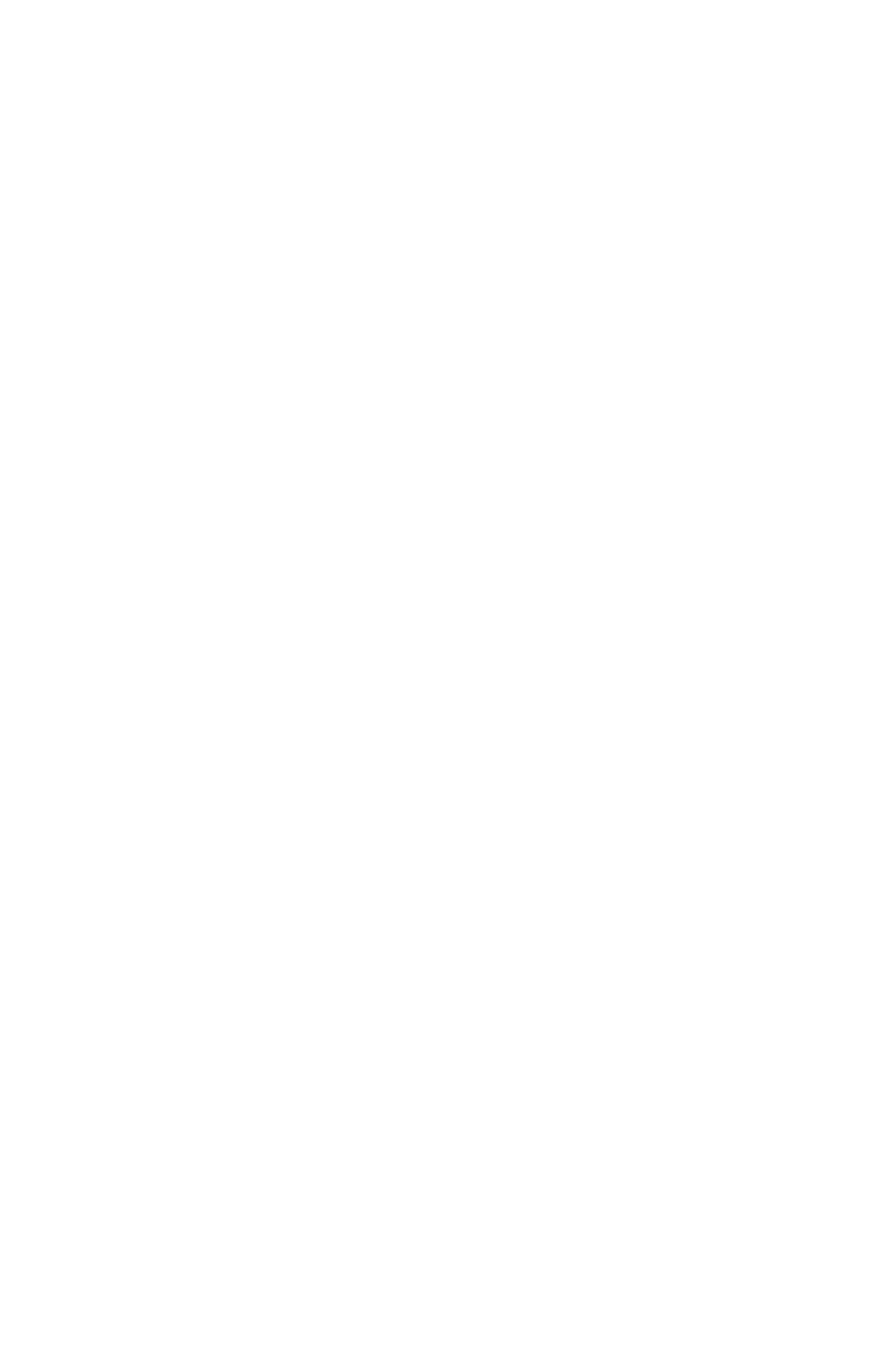

#### **Introduction**

## **THE SYNC**

This guide is intended for use by competent electrical installers to explain basic requirements and options to be considered when



installing a SYNC charger. The SYNC is designed for installations in or outside, the advanced safety technology we have built into the unit ensures its safe usage, this guide provides information to assist when installing the EVCP7KWS1PH: 32A. This guide should not be used for any other EVSE.

## **Important Safety Information**

Warning! The SYNC EV EVCP7KWS1PH: 32A is manufactured to be safe without risk provide they are installed correctly, used, and maintained in accordance with the manufacturers recommendations and installed by a competent electrical installer in accordance with national and local regulations and legislation applicable at the time of installation, eg: BS7671:2018 amendment 1.

The SYNC EV unit is designed to be connected to one dedicated AC supply only. The property must comply with BS7671 standards before the installation commences. As the SYNC EV unit has a built Type A RCD (Optional) with 6mA DC protection we recommend that the circuit at source is installed on a 40A B Type MCB.

Important note: A DC Leakage fault in the vehicle may "blind" a type "AC" RCD and render it ineffective, never feed any EVSE from an upstream Type "AC" RCD.

#### **Locating the**

#### **SYNC EVCP7KWS1PH: 32A**

The SYNC unit can be installed inside and outside, the installer should consult with the EV owner to establish their preferred installation location. This should take into consideration the length of the owners charging cable and risk of vehicle impact etc.

It is recommended the SYNC unit be installed at a height of between 600mm-1.4m. Note: buildings regulations BS8300:2018 recommends 500mm-1500mm.

## **Technical Details**

The SYNC unit is designed to meet the following European standards: IEC61851- 1 edition 3 (2017), Low Voltage Directive (LVD) 2014/35/EU and EMC Directive2014/30/EU. During manufacture each SYNC unit has been functionality tested for safety using BS EN 61010 & BS EN 61557 approved equipment. The SYNC unit is a Class I/II rated device for 230V / 400V AC 50Hz systems and is IP54 rated. This installation guide is in accordance to the latest BS7671: 2018 Technical details.

## **Earthing Arrangements**

The new SYNC EV EVCP7KWS1PH features an on-board safety monitoring system to detect low or high voltage supplies and potential earth-neutral faults, this in accordance with regulation 722.411.4.1 (iv) of BS7671 2018 (Compliant on single phase supplies only). If such a condition is encountered the charge cycle is ended or prevented and the SYNC unit flashes red and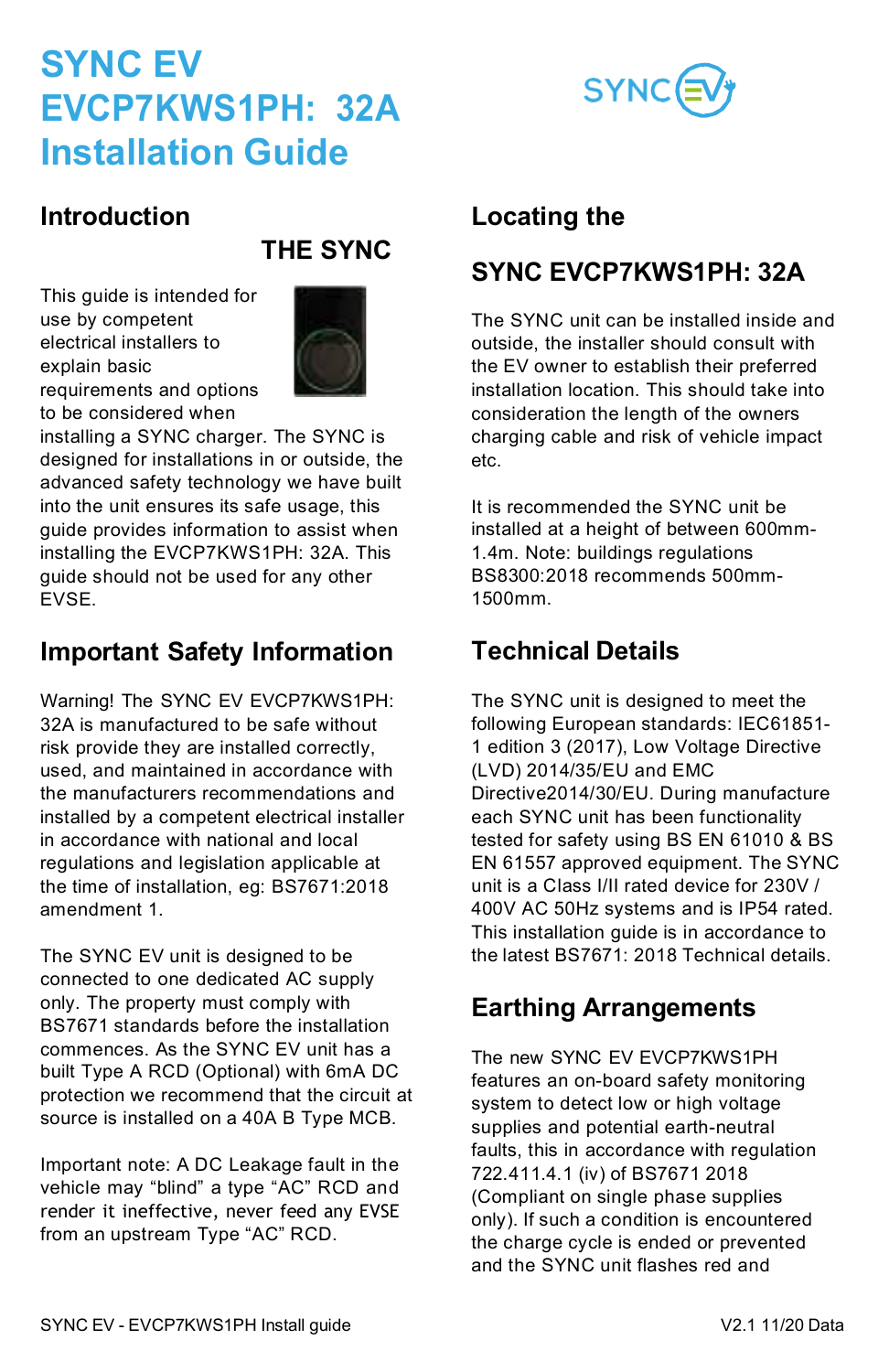

effectively becomes a double insulated (class II) device.

The vehicle becomes isolated from incoming supply and poses no risk to touch. This feature removes the requirement for an earth electrode where it may be ineffective or introduce further risk. The SYNC unit may be connected directly to a TN-C-S (PME) earthing system without any special arrangements.

It remains the responsibility of the installer to conduct a risk assessment of the immediate area to a range of 10 Meters (equipotential zone) to ensure no other conductive metal fixings pose risks (mixture of TT/TN-Sand TN-C-S), this is important where cable length may enable charging inside or outside of a building/ garage where the vehicle is within touch distance. Where certain conditions dictate an earth electrode must be used it shall be independent from the distributors earth system with no direct interconnection (the incoming supply SWA protective earth should be isolated from the housing and/ or earth electrode). The electrical installer shall install a suitable electrode complete with termination housing and covers where appropriate, warning labels should be visible and close to the unconnected SWA protective earth (eg inside the SYNC unit). The earth connection shall be made from the electrode to the SYNC unit via copper conductor earth wire of an appropriate CSA for the installation. The earth wire shall be installed in conduit where there is a risk of mechanical damage or UV exposure.

Additional note: SYNC EV recommend Earth electrode impedance to be  $<$ 100 $o$ hms

## **SURGE PROTECTION**

Guidance on requirements for surge protection devices given In BS7671: section

443. The SYNC unit is protected against transient over voltages (+/-2kV Line-Earth and +/-1kV Line-Line as a requirement of EN 61000-6-1), a direct lightning strike carries a current of 30~ 200kA the SYNC EV units' internal protection would provide little or no protection in such an event. likewise nor would an SPD rated less than 30kA. If life support equipment or business operations could be affected by a lightning strike central SPD protection is advised if it does not already exist. The guidance on risk calculation in section 443.5 of BS7671 in most cases is not possible due to unknown location of any SPD already fitted, length of cables to calculate LP etc., it Is therefore recommended a common sense approach is used on choice of SPD (or if required).

#### **Isolation and Switching for Safety and Maintenance**

To ensure that the SYNC unit can be "turned off" to enhance security and enable maintenance activities, a double pole isolator (or 2 pole RCBO) suitably rated must be installed within the customer's property. An isolator switch is a mandatory requirement for "new builds", but optional for existing dwellings (at customer's request), the switch should be mounted at a height of between 500mm and 1500mm above finished floor level to comply with regulations. The switch should be rated at 45 amps. All installations must comply to BS7671: 2018 regulations.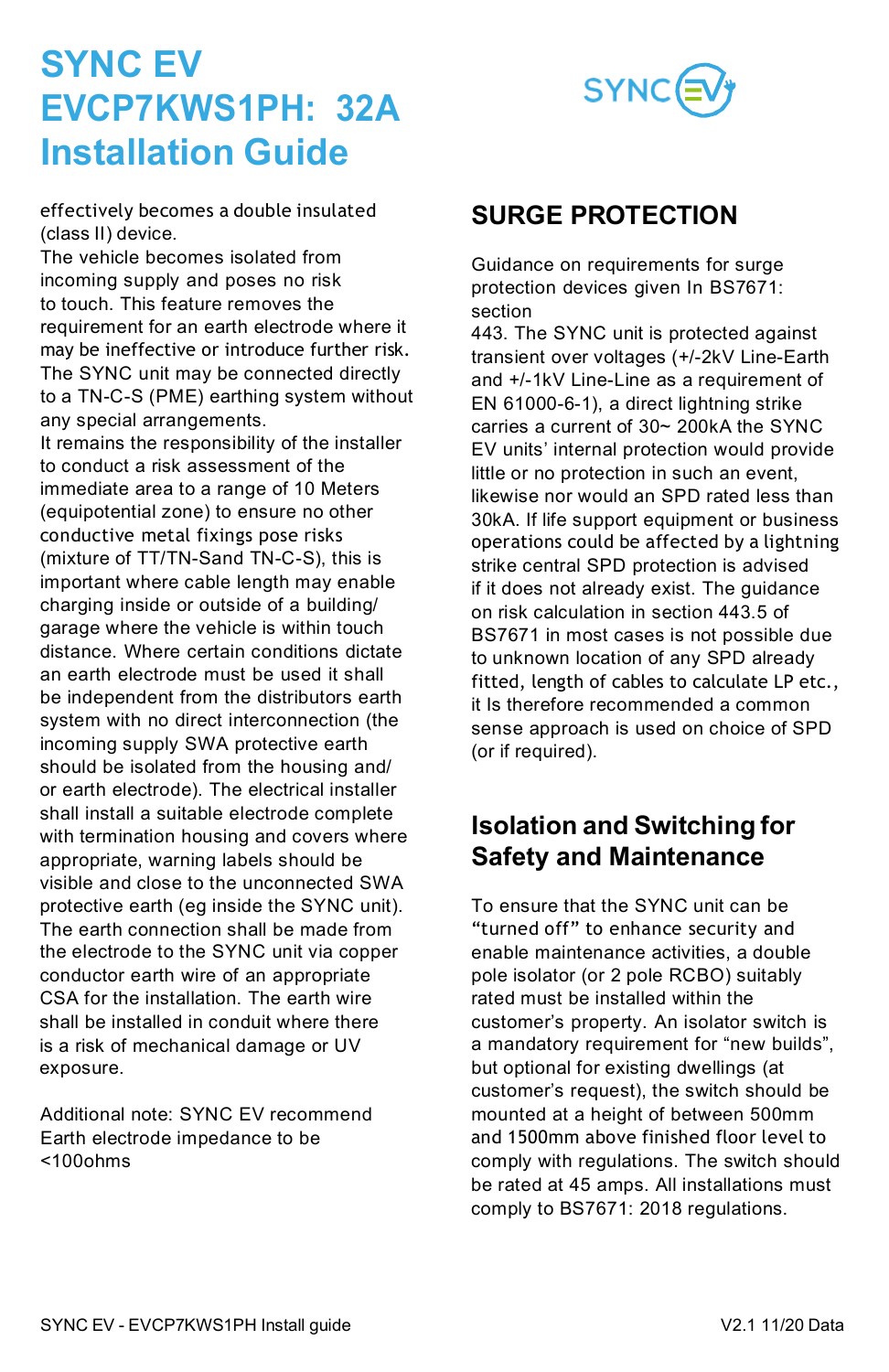

#### **Installation Procedure**

The SYNC unit has been designed as a wall mounted device. The installer should confirm that the wall that the unit is intended to be fixed to is structurally appropriate for the mounting of the SYNC unit. The installer should identify the construction of the wall and identify the correct and appropriate fixings to use.

 The Installer has a duty of care to ensure that the SYNC unit is securely attached to the wall or structure where the unit is intended to be operated from.

 NOTE: If any groundworks are required (cable trenching or earth electrode fitment) it is advisable to check if underground services could be present before commencement, plans may be available at: linesearchbeforeudig.co.uk (free to domestic users)

 Once the location and height of the SYNC unit has been decided. We advise that the installer predrill a 4mm holes in ONLY the 4 circles in the back box shown in the picture below. IMPORTANT: Please use washers provided for all 4 screws.

 Before drilling commences ensure that the installation wall has been checked for electric cabling or pipework with a suitable detector.

#### **Drilling the holes for the electrical supply cable entry**

The electrical supply to the SYNC unit may be fed from 2 directions; the unit has been designed to accept supply cable entry on either the bottom or via rear entry. For rear entry drill a 25mm hole for the grommet which is supplied and **must** be used. For bottom entry also use the grommet. **Do not use a 25mm compression gland**. If SWA cable is to be used, then please use a lock ring on the outside of the unit between the gland and the charger. Then be careful the PCB is not damaged when fitting the front cover of the charger. Any damage will void the warranty.

**Cable entry holes should not be drilled anywhere elseother than shown in the pictures below. This is strictly prohibited and will void the warranty of the unit.** 

(Consult SYNC EV for guidance on separate data cable entry)





Centre point dimensions for drilling25mm hole. Dimensions are from the rear of the box!!!

SYNC EV - EVCP7KWS1PH Install guide V2.1 11/20 Data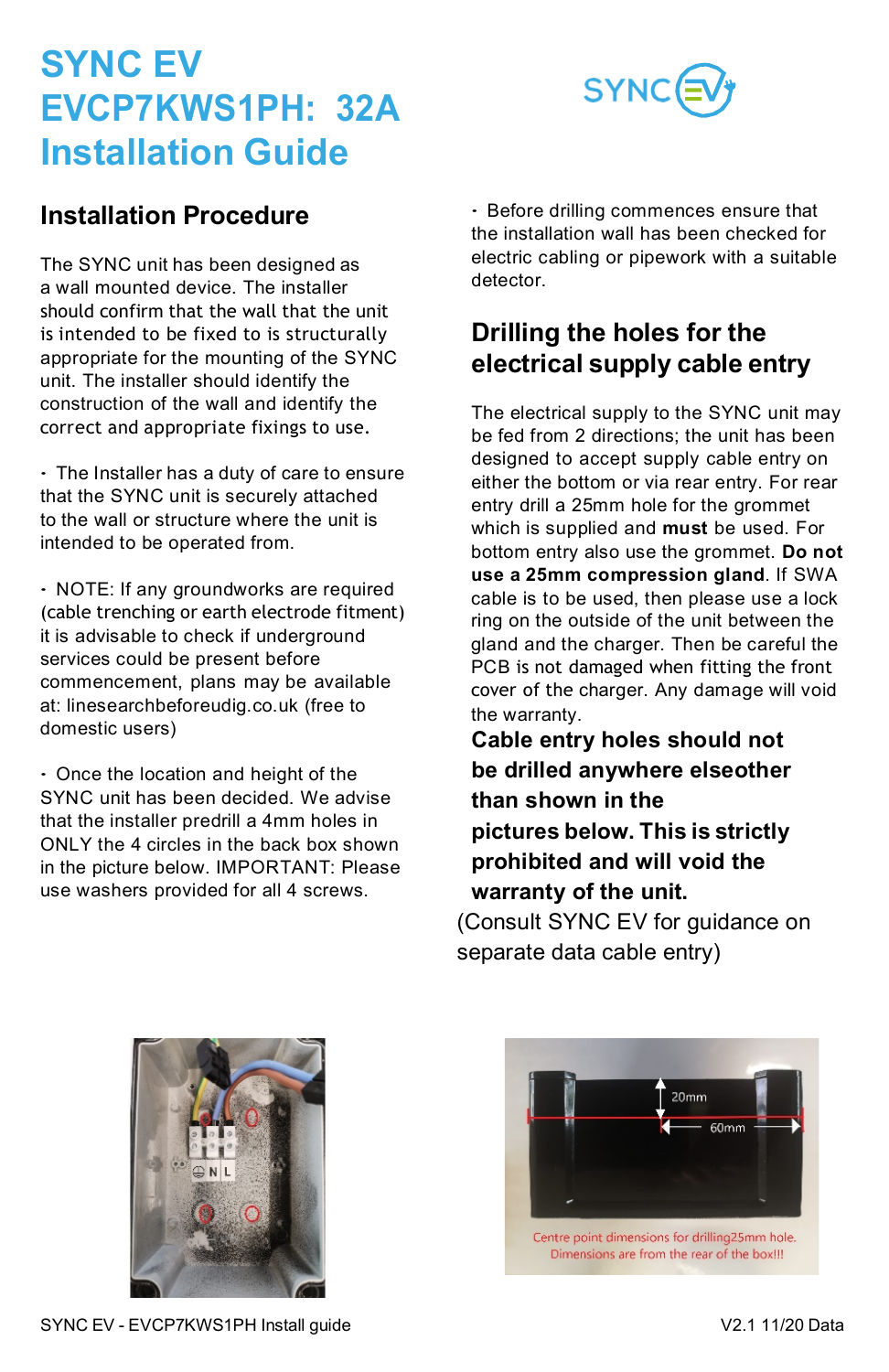#### SYNC EV - EVCP7KWS1PH Install guide V2.1 11/20 Data

## **SYNC EV EVCP7KWS1PH: 32A Installation Guide**

Important note: The installer MUST separate the front of the charger from the back box before drilling cable entry holes to avoid damaging the charger's components and PCB.

Once cable entry hole is safely drilled and screw holes predrilled then insert the supplied grommet so the cable grip pyramid is inside the enclosure. As shown below.

> SYNC EV recommend using **EV Ultra CAT 5E** cable on installs which require a CT clamp to use the units dynamic load management capabilities. Please see info

<http://www.doncastercables.com/> cables/1 7/77/EV-Ultra/Power-and-dataconnectivity-combined-in-one-cable/

When connecting to the SYNC unit the terminal blocks are clearly labelled.

 $LIVF = L$ 

at:

NEUTRAL = N

EARTH = Earth symbol

Please ensure you follow these correctly to prevent any damage to the charger components.







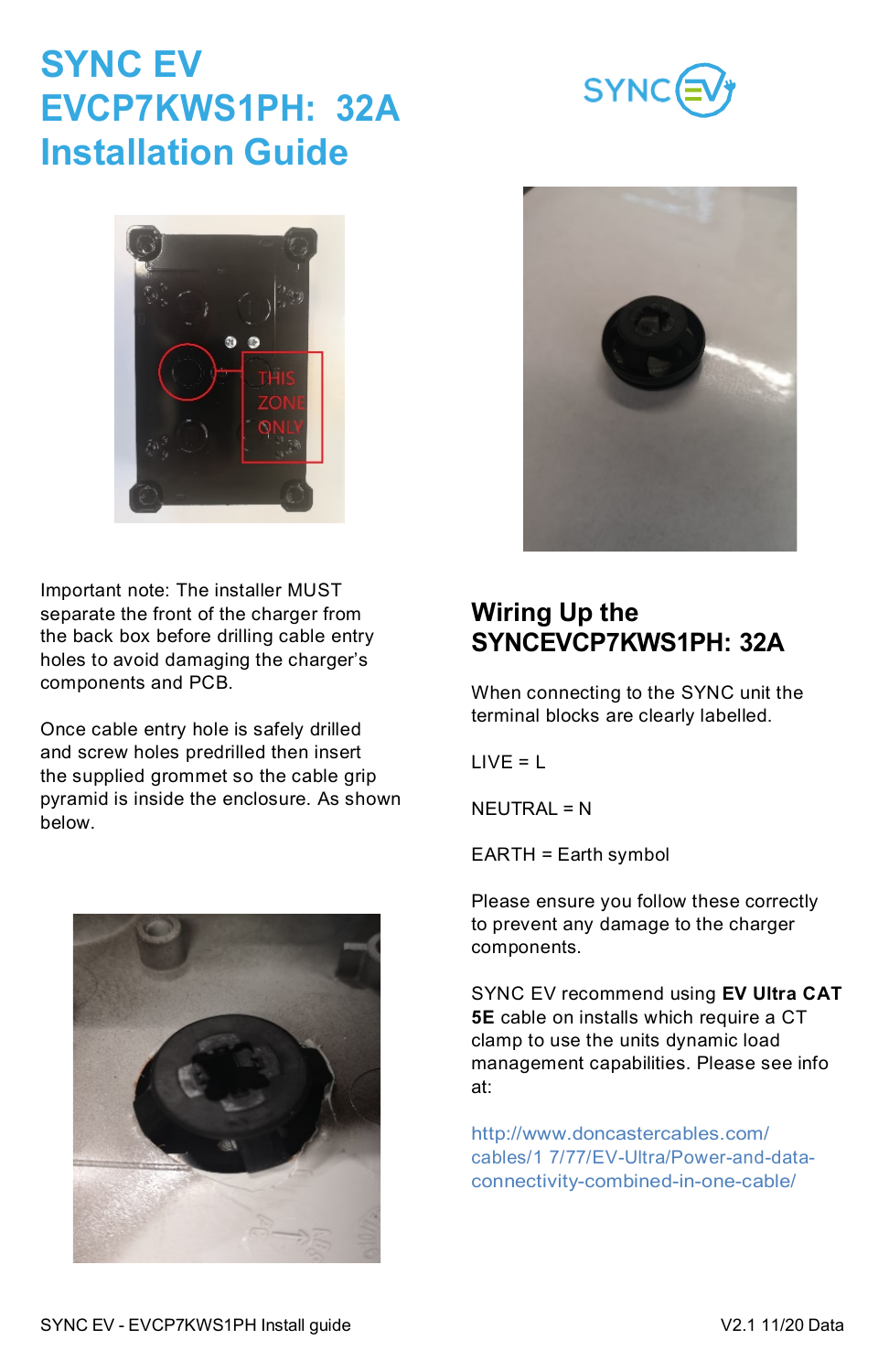



All of the cables that are to be connected into the supply terminals should have their insulation stripped back 8~12mm or ferrules used when appropriate to provide good contact to the screw terminal jaws, torque settings for these connections are 1.5Nm.

Appropriate pull tests shall be performed at the unit connections to confirm the installation is sound.

#### **CONNECTING THE FRONT OF THE CHARGER**

Once all supply connections are made and appropriate electrical dead testing is carried out. Please carefully connect the front of the charger using the pre-wired cabling and plugs. The connection ports are as follows.



#### **DYNAMIC LOAD MANAGEMENT INSTALLATION**

Please see installation videos for guidance, these can be found in the installer portal at

[www.syncev.co.uk/installer](http://www.syncev.co.uk/installer-portal.aspx)[portal.aspx](http://www.syncev.co.uk/installer-portal.aspx) password is .<br>"Installer1234"

## **Final Electrical Testing**

To meet the BS7671 (18th edition) requirements for testing of an electrical installation, the following tests and checks shall be performed by a competent electrical installer before during and after a SYNC unit is installed:

 A visual inspection of the installation including the existing electrical installation.

Verification of the characteristics of the electrical supply at the origin of the installation to confirm the supply is suitable for the additional load.

- A test to confirm the continuity of the circuit protective conductors.
- A test to confirm the integrity of the circuit insulation resistance.
- A test to confirm the polarity of the installation is correct.

SYNC EV - EVCP7KWS1PH Install guide V2.1 11/20 Data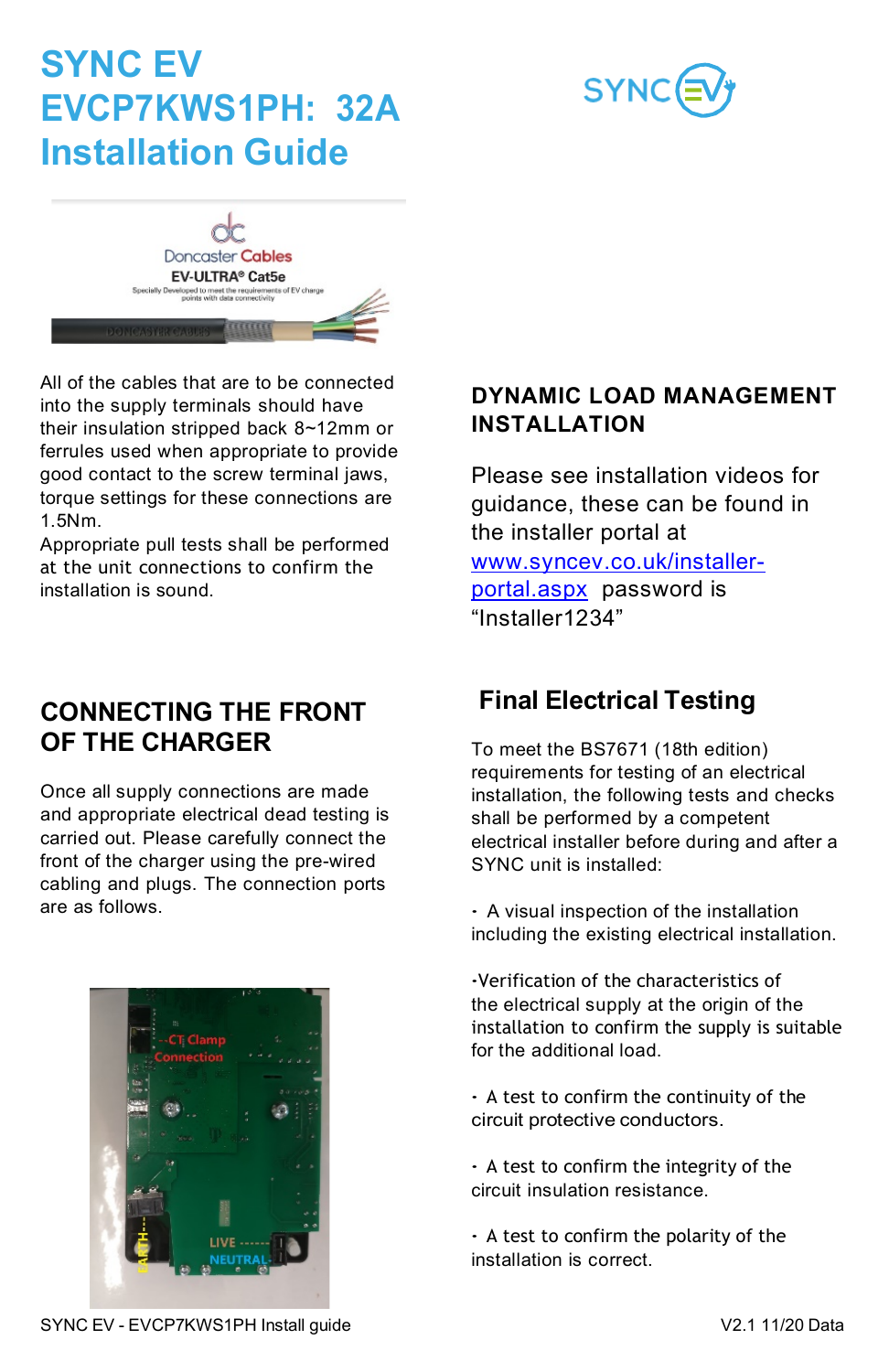

 Where applicable a test to confirm the earth electrode resistance is within acceptable tolerances (or)

 An earth loop impedance test • A test of the mechanical operation of residual current devices (RCD's)

 A test to confirm the operation of residual current devices (RCD's) is within stipulated timescales (at the rated current and at five times the rated current operating current.)

 A test or calculated measurement of the prospective fault current.

 A verification of the functional operation of the SYNC unit. An electrical installation certificate must be completed.

#### **Important Information**

SYNC EV do not authorise the use of ANY In cable adaptors, charging cables used should not have any modifications made to them. If there is evidence of damage to the charging connector(s) or cable it should not be used for safety reasons.

#### **WIFI Connection Guide**

#### **Connecting to the Internet**

Upon powering the Sync EV unit, the status indicator light will show Yellow. This indicates that the health of the charging unit is good but there is no connection to the Sync EV Network.

In order to connect to the network, please connect your device to the Sync EV WIFI network

Password **SEV-1234**

In your web browser, please enter the following web address –

https://192.168.4.1/index.html

You will be presented with a screen that indicates "**the connection is not private".**  An "Advanced" or "Show details" button will show, select this, and accept the risk to proceed to the website. This does **not** create any risk to your device. The unit will indicate connection with an audio beep.

The chargers settings screen should then be shown. (If the page doesn't load, please check your connection with the Sync EV hotspot). Then follow the instructions on the next page.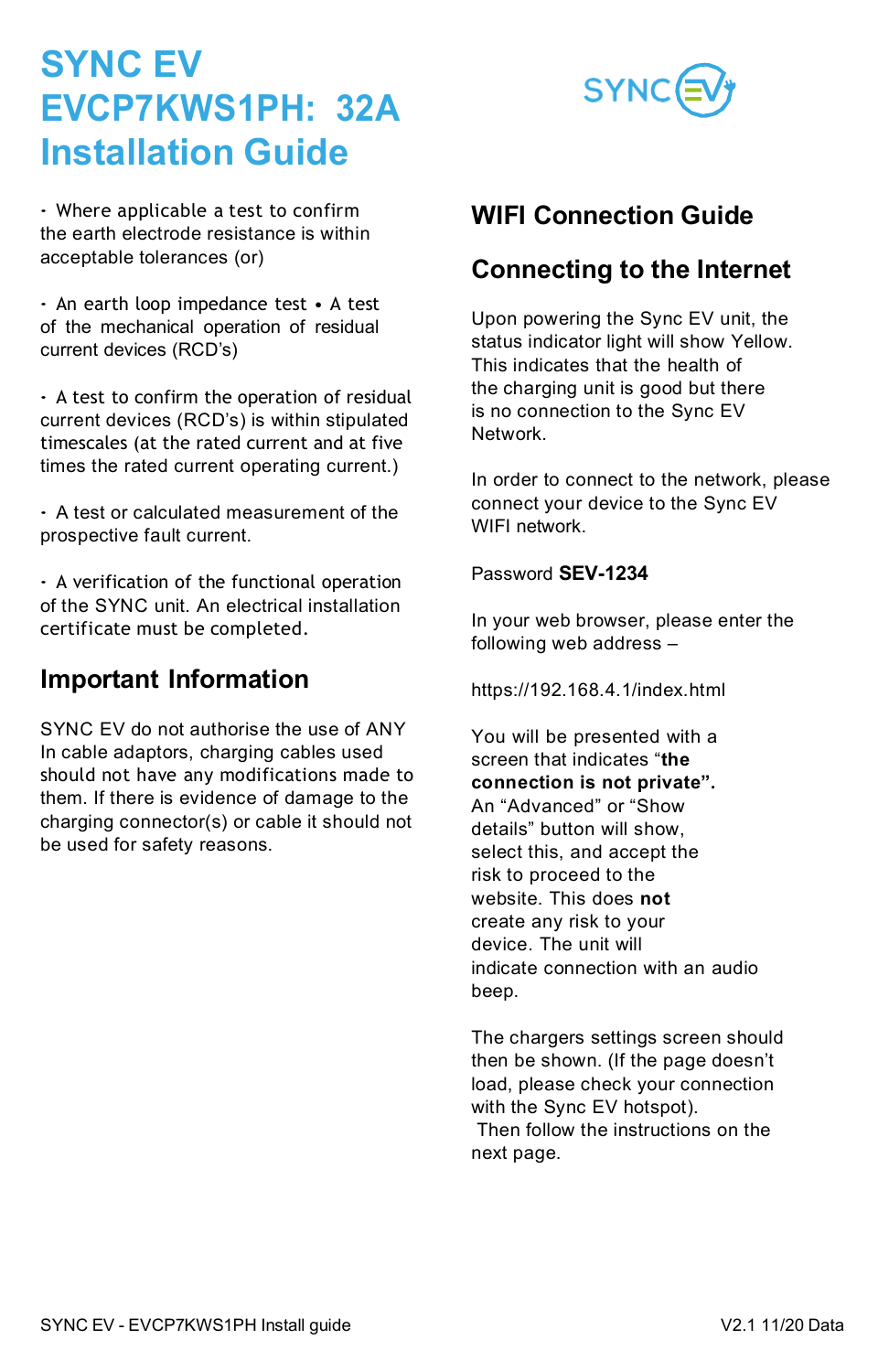

#### **Network Setup**

Select the Network Configuration Tab from the left hand menu and the following screen will load.

|                              | <b>Offline Mode Configuration</b>       |
|------------------------------|-----------------------------------------|
| Device Status and<br>Control | Plug & Charge                           |
| Network Configuration        | O Enable<br>$\sim$                      |
| NFC Configuration            | <b>B</b> Disable                        |
| Date & Time                  |                                         |
| Admin Panel                  | <b>APPLY</b>                            |
|                              | <b>Network Interfaces Configuration</b> |
|                              | Select main network interface           |
|                              | C Not Set                               |
|                              | <b>B</b> WF                             |
|                              | O Ethernet                              |
|                              | 0.084                                   |
|                              | Select fallback network interface       |
|                              | · Not Set                               |
|                              | O WFI                                   |
|                              | O Ethernet                              |
|                              | O GSM                                   |
|                              | APPLY                                   |

Select Ethernet/WIFI/GPRS from the main network interface menu, ensure connection to the Sync EV network and select Apply.

You will then be prompted to restart the unit. Click Restart Now.

The unit will beep to indicate this has been completed.

If you selected Ethernet and your unit is connected to a CAT5/6 Network and/or a SIM card installed/setup, the indicator light will be Blue to confirm connection to the Sync EV Network.

## **Setting up WIFI Details**

Once the unit has restarted, refresh the page and scroll down to Wireless Interface.

SSID is the name of the WIFI network you are trying to connect the Sync EV unit to. This will be case sensitive and must be typed exactly to match as displayed on the house internet router.

| <b>Change Access Point</b> |                                   |
|----------------------------|-----------------------------------|
| SSID                       |                                   |
|                            |                                   |
| Password                   |                                   |
|                            |                                   |
|                            | SUBMIT                            |
|                            | <b>Change Charger Credentials</b> |
|                            |                                   |
|                            | Charger SSID                      |
|                            | Charger Password                  |

Please use your smart device to ensure WIFI signal is strong in the position where the unit has been fitted.

Password is the WIFI networks password again, please type this in exactly as displayed. Ensure connection to the Sync EV network then.

Click Submit. Select Restart Now.

After 15 seconds, the Yellow Indicator should turn Blue to confirm connection to the Sync EV Network.

SYNC EV - EVCP7KWS1PH Install guide V2.1 11/20 Data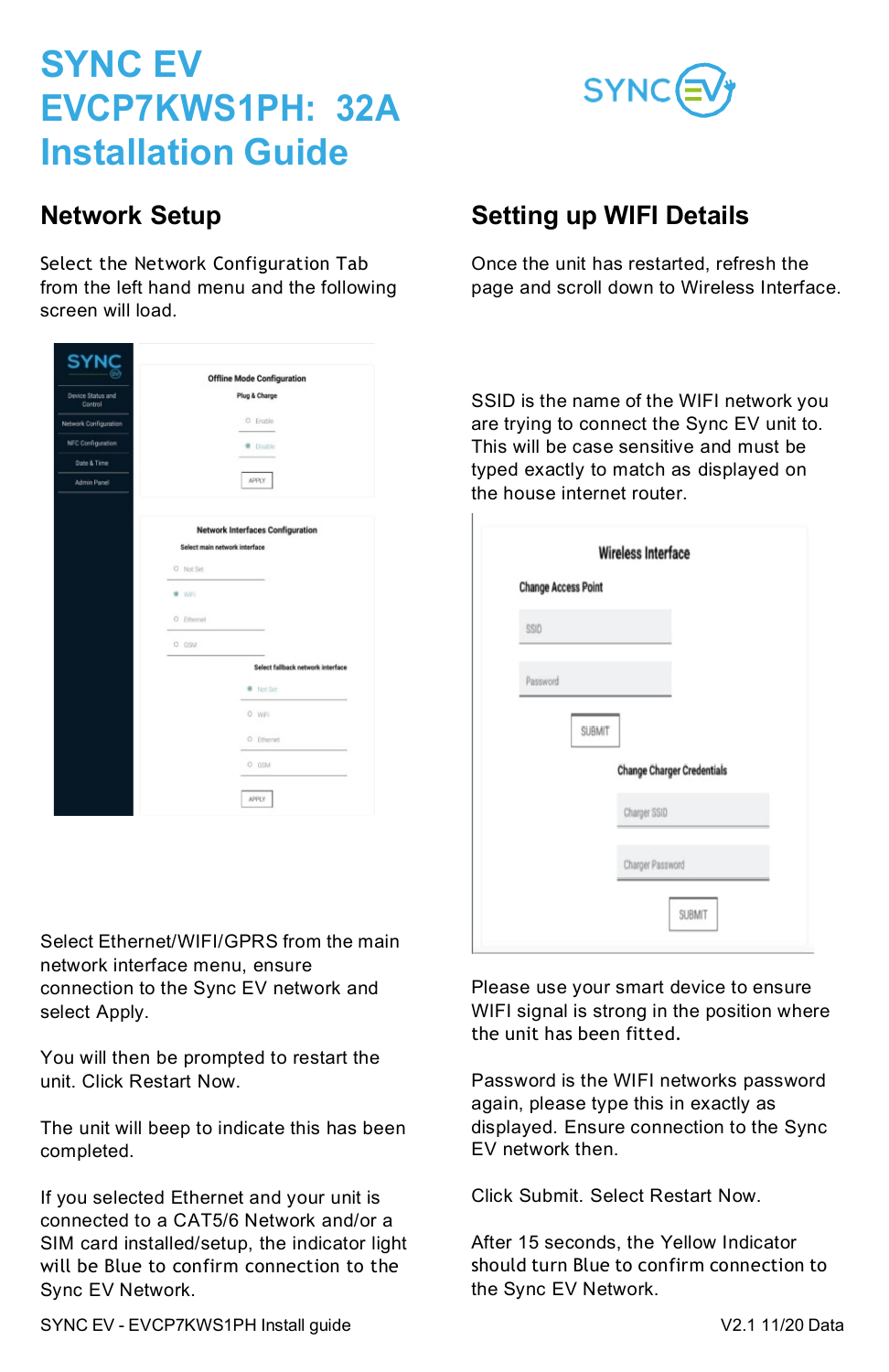

#### **GSM enabled charging points**

If installing a GSM activated Sync EV charger then it is extremely important to check the following:

After the charger has connected to the network follow the "Connecting to the internet" section on a previous page. Once on the "Network Configuration" page, please locate the "GSM Interface". Under this heading a RSSI reading is shown. For the Sync EV charger to perform reliably this figure **must be 15 or above**.

## **Sync EV Smart App**

You now need to inform your customer to download the Sync EV App.

Available on both Apple and Google Play stores.

Android https://play.google.com/store/ apps/details?id=syncev.co.uk

i Phonehttps://apps.apple.com/gb/app/ sync-ev/id1528884639

Once downloaded, please register an account. The units QR Code ID & Pin Code can be foundon the charge point identification card enclosed within the units packaging.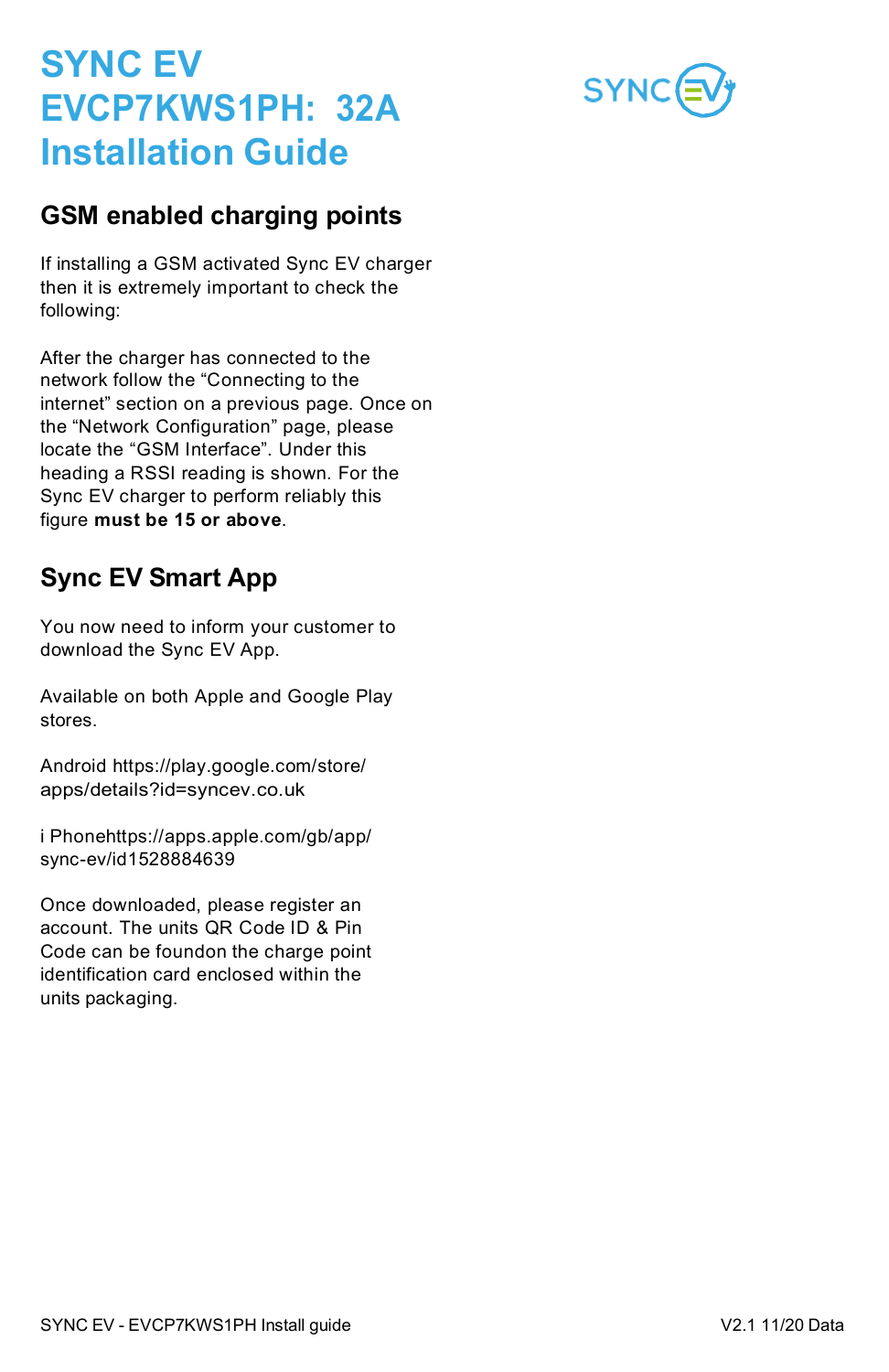## **Trouble Shooting Guidelines**

Please further information or to refer to our FAQs, please visit

#### **[www.syncev.co.uk](http://www.syncev.co.uk/)**

The status of the Charging Unit can be identified by referencing the colour shown on the Halo LED indicator. See below –

#### **Solid Yellow**

Indicates unit has power but is not connected to the Sync EV Network.

#### **Flashing Yellow**

Indicates charging session has ended successfully and/or vehicle battery is fully charged.

#### **Solid Blue (Slight pulse)**

Indicates unit has power and is connected to the Sync EV Network.

#### **Flashing Blue**

Indicates vehicle is connected and unit is awaiting instruction for operation. (Scheduled start time or manual start via Smart App.)

#### **Solid Green (Slight pulse)**

Indicates vehicle is currently in charging program.

#### **Alternate Green and Blue**

Indicates unit is in scheduled charging mode.

#### **Red**

Indicates unit is in fault mode.

Potential causes.

Charger has lost CPC (Supply Earth)

Internal RCD has tripped.

Cable entry point drilled in incorrect location, causing damage to PCB when charger face has been attached.

Vehicle fault.

#### **Flashing Red**

Indicates OVER or UNDER voltage.

Over 253v or Under 207v